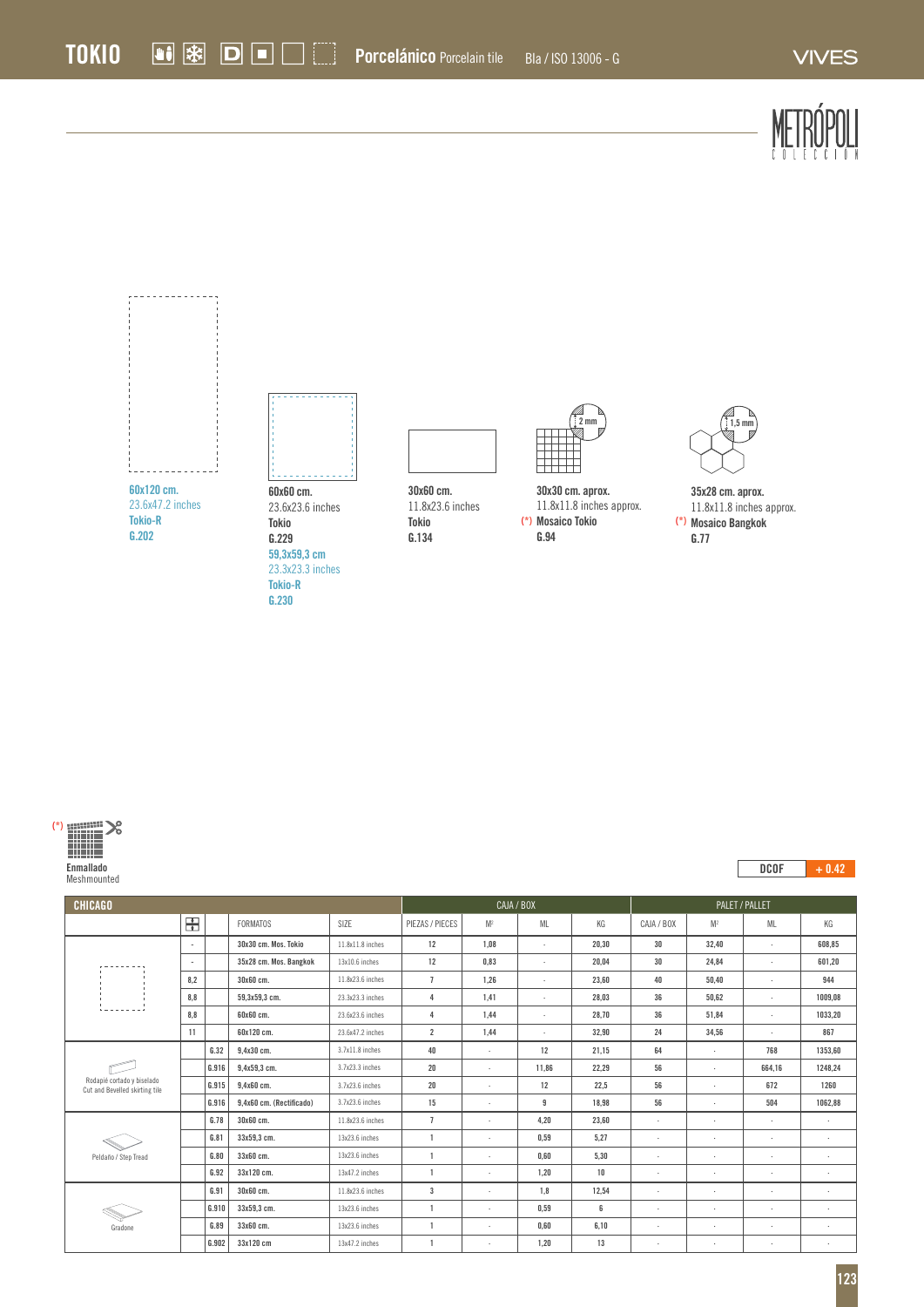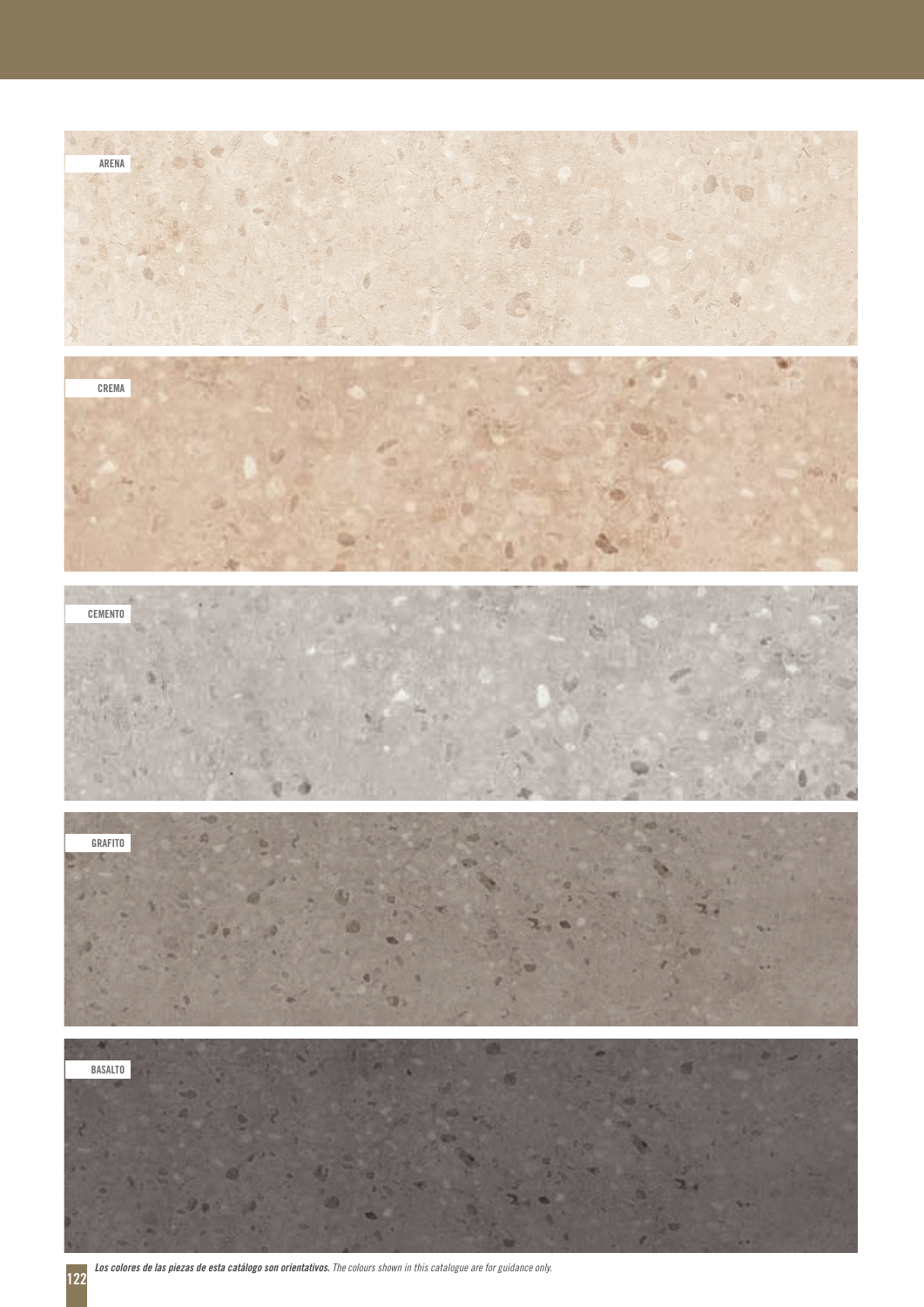

**Taipéi G.229 Taipéi-R G.230 (1)**

## **(1) Este modelo está compuesto por diseños diferentes para combinar de modo alterno, se sirven en la misma caja.** This model has different designs that are combined alternately, coming in the same box.

## $\overline{DCOF}$  + 0.42

| <b>TOKIO</b> |     |  |                        |                    | CAJA / BOX      |                |    |       | PALET / PALLET |                |           |         |
|--------------|-----|--|------------------------|--------------------|-----------------|----------------|----|-------|----------------|----------------|-----------|---------|
|              | ₩   |  | <b>FORMATOS</b>        | SIZE               | PIEZAS / PIECES | M <sup>2</sup> | ML | KG    | CAJA / BOX     | M <sup>2</sup> | <b>ML</b> | KG      |
|              | . . |  | 30x30 cm. Mos. Tokio   | $11.8x11.8$ inches | 12              | 1,08           |    | 20.30 | 30             | 32,40          | $\sim$    | 608,85  |
|              | . . |  | 35x28 cm. Mos. Bangkok | $13x10.6$ inches   | 12              | 0.83           |    | 20.04 | 30             | 24,84          | . .       | 601,20  |
|              | 8,2 |  | 30x60 cm.              | 11.8x23.6 inches   |                 | 1,26           |    | 23.60 | 40             | 50,40          |           | 944     |
|              | 8,8 |  | 59.3x59.3 cm.          | 23.3x23.3 inches   |                 | 1,41           |    | 28.03 | 36             | 50.62          | $\sim$    | 1009,08 |
|              | 8,8 |  | 60x60 cm.              | 23.6x23.6 inches   |                 | 1,44           |    | 28.70 | 36             | 51,84          | . .       | 1033,20 |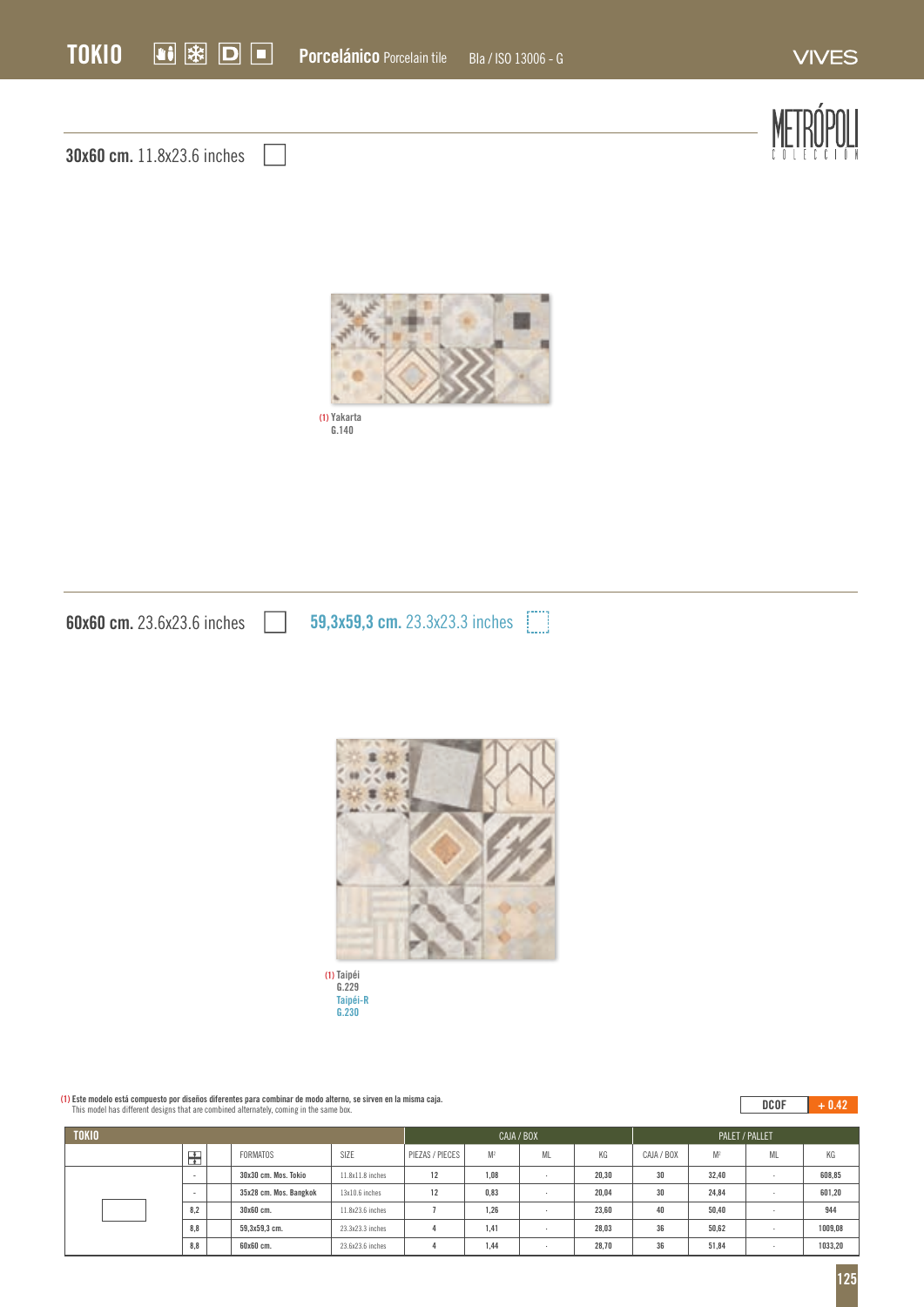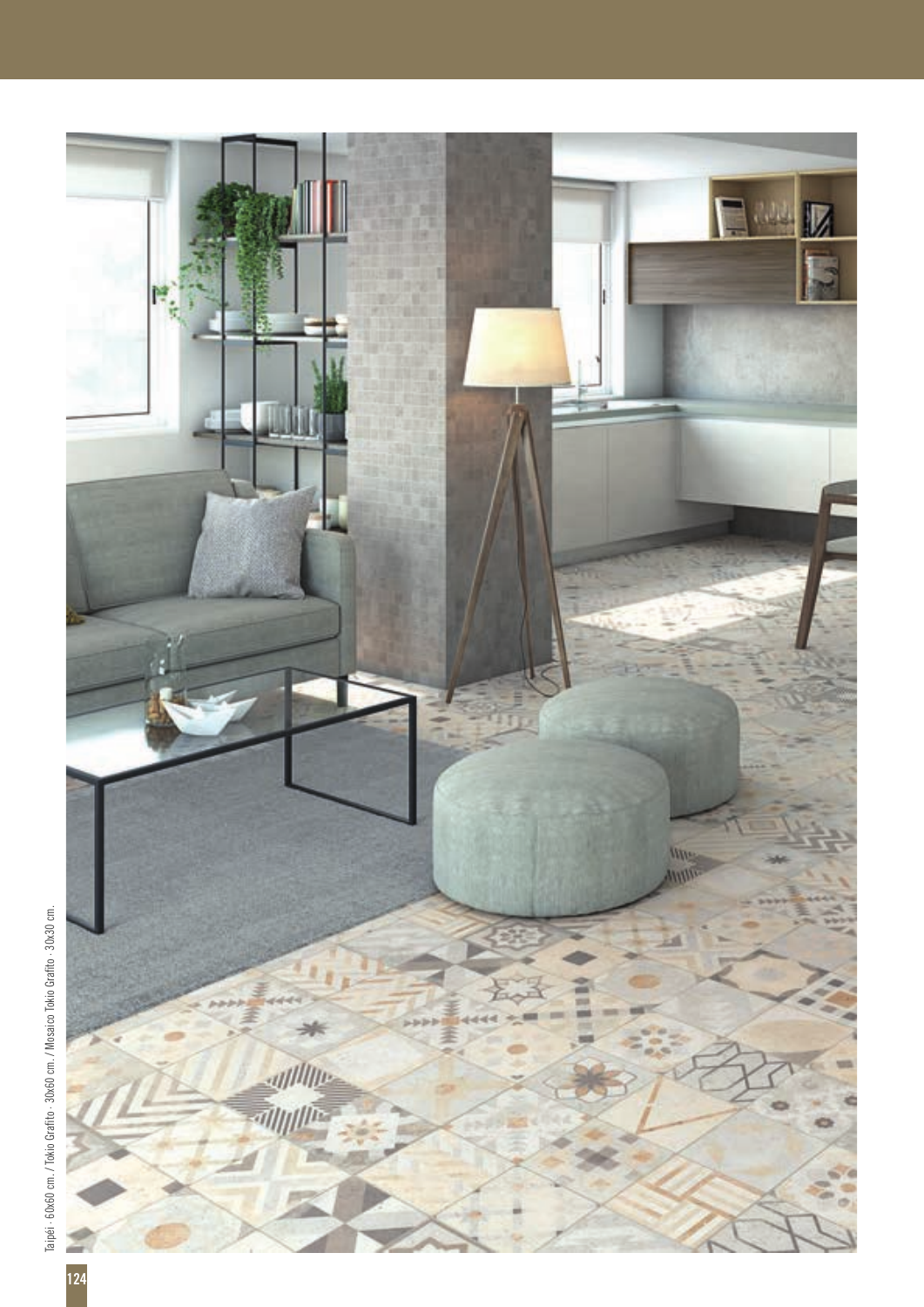**COLLECTION** 



Doha-R Arena / Seúl-R Arena - 32x99 cm. / Tokio Arena - 60x60 cm. Doha-R Arena / Seúl-R Arena · 32x99 cm. / Tokio Arena · 60x60 cm.